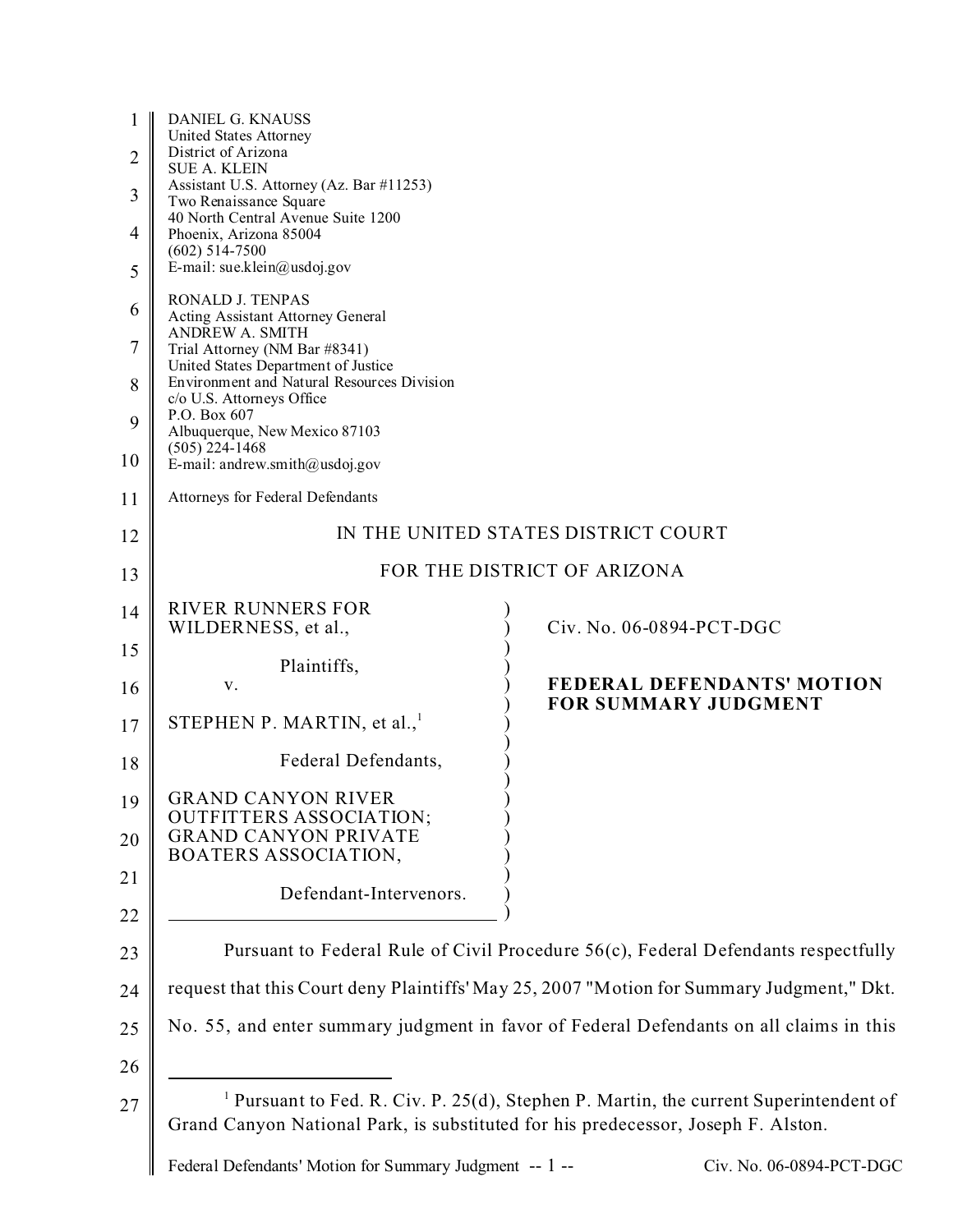| 1              |                                                                                             | case. Summary judgment in favor of Federal Defendants is appropriate because, based on                                      |  |
|----------------|---------------------------------------------------------------------------------------------|-----------------------------------------------------------------------------------------------------------------------------|--|
| $\overline{2}$ | the Administrative Record lodged with the Court, see Dkt. Nos. 42, 50, there is no genuine  |                                                                                                                             |  |
| 3              | issue as to any material fact and Federal Defendants are entitled to a judgment as a matter |                                                                                                                             |  |
| $\overline{4}$ | of law. The grounds for this request are set forth in the accompanying "Federal Defendants' |                                                                                                                             |  |
| 5              | Brief in Support of Motion for Summary Judgment and in Response to Plaintiffs' Motion for   |                                                                                                                             |  |
| 6              | Summary Judgment," as supported by Federal Defendants' and Defendant-Intervenors'           |                                                                                                                             |  |
| 7              | August 6, 2007 "Joint Statement of Material Facts in Support of Summary Judgment," and      |                                                                                                                             |  |
| 8              | "Joint Response to Plaintiffs''Statement of Material Facts in Support of Motion for Summary |                                                                                                                             |  |
| 9              | Judgment.""                                                                                 |                                                                                                                             |  |
| 10             |                                                                                             |                                                                                                                             |  |
| 11             | Dated: August 6, 2007.                                                                      | Respectfully Submitted,                                                                                                     |  |
| 12             |                                                                                             | DANIEL G. KNAUSS                                                                                                            |  |
| 13             |                                                                                             | United States Attorney<br>District of Arizona                                                                               |  |
| 14             |                                                                                             | <b>SUE A. KLEIN</b><br>Assistant U.S. Attorney                                                                              |  |
| 15             |                                                                                             | RONALD J. TENPAS                                                                                                            |  |
| 16             |                                                                                             | <b>Acting Assistant Attorney General</b><br>U.S. Department of Justice<br><b>Environment and Natural Resources Division</b> |  |
| 17             |                                                                                             |                                                                                                                             |  |
| 18             |                                                                                             | s/ Andrew A. Smith<br><b>ANDREW A. SMITH</b>                                                                                |  |
| 19             |                                                                                             | <b>Trial Attorney</b><br><b>Natural Resources Section</b>                                                                   |  |
| 20             |                                                                                             | Of Counsel:                                                                                                                 |  |
| 21             |                                                                                             | ROBERT C. EATON                                                                                                             |  |
| 22             |                                                                                             | Office of the Solicitor<br>U.S. Department of the Interior                                                                  |  |
| 23             |                                                                                             | <b>Attorneys for Federal Defendants</b>                                                                                     |  |
| 24             |                                                                                             |                                                                                                                             |  |
| 25             |                                                                                             |                                                                                                                             |  |
| 26             |                                                                                             |                                                                                                                             |  |
| 27             |                                                                                             |                                                                                                                             |  |
|                |                                                                                             |                                                                                                                             |  |